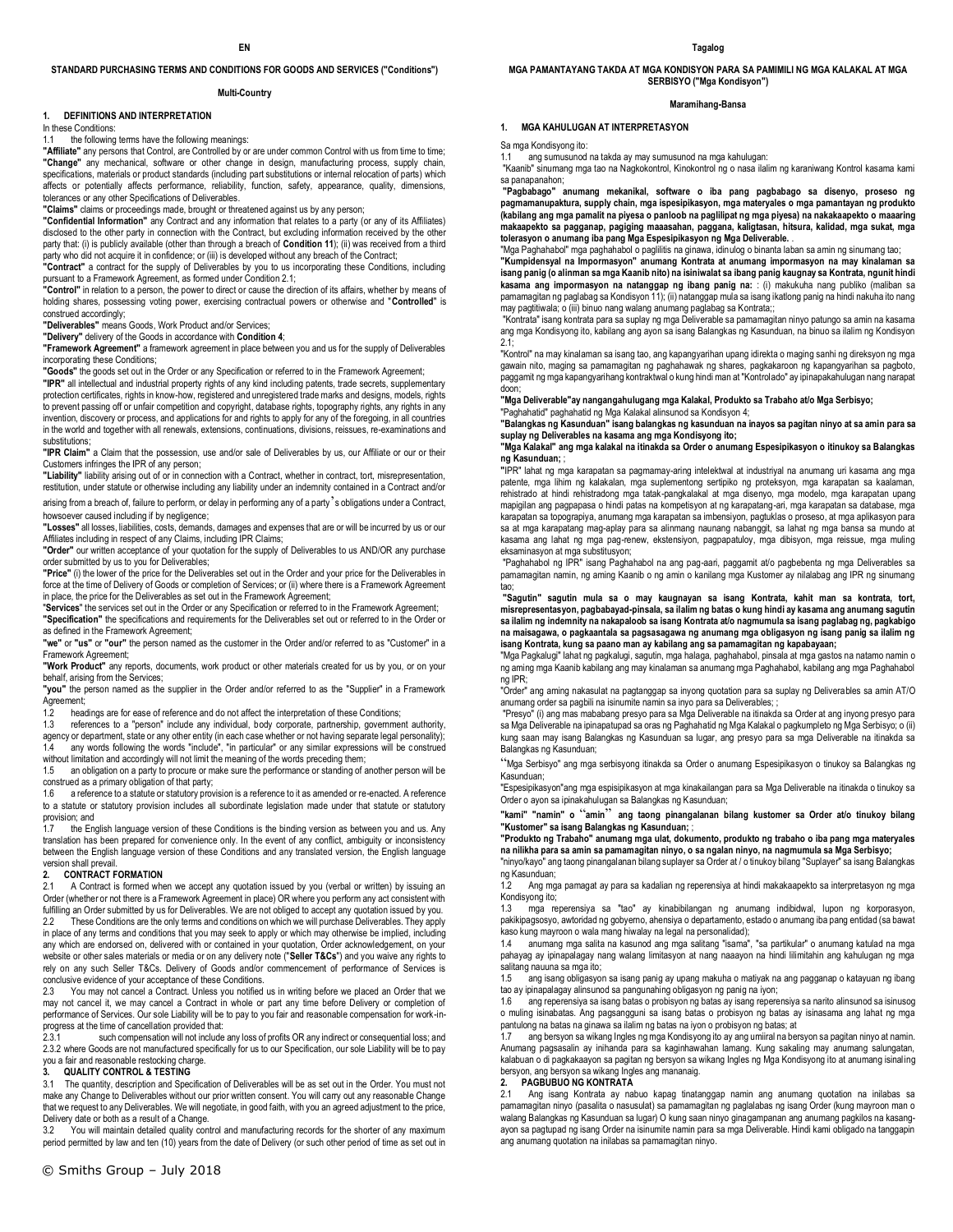a Framework Agreement or Order), which we or a third party on our behalf may inspect or receive copies of on demand.

3.3 We may inspect and test Goods at any time prior to Delivery. You will allow us and our representatives to enter your premises to carry out such inspection and testing and will provide us with all facilities reasonably required. If, following such inspection or testing, we are not satisfied that the Goods will comply with Condition 5.1, you will take all steps necessary to ensure compliance.

3.4 You will maintain a quality control system that meets any international standard as required by us, or which is otherwise approved by us and such test and inspection system as we may require.

3.5 You may not deliver the Goods by separate instalments without our prior written consent. Instalments will be invoiced separately by you.

### **4. DELIVERY OF GOODS / SUPPLY OF SERVICES**

4.1 Unless otherwise specified in an Order, you will deliver the Goods DDP (Incoterms 2010) to the address specified in the Order during our normal business hours on the date specified in the Order. You will be responsible for off-loading the Goods from the delivery vehicle. Delivery of the Goods will occur when they have been off-loaded at the delivery address.

4.2 You will perform Services in accordance with the applicable timetable communicated to you or as set out in the Order to meet all Specifications.

4.3 Time is of the essence for performance of your obligations under the Contract. If you are late performing your obligations under the Contract, you will pay to us a sum equal to 1.5% of the Price for each week of delay up to a maximum of 15% of the Price. You and we agree that this amount is reasonable and proportionate AND the most effective way of compensating us for part or all of our losses arising from late performance. However, you and we intend that we should be able to recover general damages as well as such sums in circumstances where we have suffered loss in excess of such sums as a result of your late performance. Therefore, our rights to any such sums under this **Conditions 4.3** is without prejudice to any other rights which we may have under the Contract or otherwise in respect of late performance, including the right to sue for damages or other relief and/or to terminate the Contract. A claim for general damages for late performance will be reduced by the amount of such sums under this **Conditions 4.3** actually applied or paid in respect of such late performance.

4.4 Services will be accepted by us when we are satisfied that the Services comply with the Specifications.<br>4.5 You will make sure that the Goods are marked in accordance with our instructions and any applicable You will make sure that the Goods are marked in accordance with our instructions and any applicable laws, rules and regulations and are properly packed and secured; marked with information on their origin; Delivery is accompanied by a prominently displayed delivery note showing the Order number, date of Order, type and quantity of Goods, and any special storage instructions; and delivered with all operating and safety instructions, clearly displayed warning notices and such other information as may be necessary for the proper use, maintenance and repair of the Goods.<br>4.6 If you fail to deliver the Goods on tir

If you fail to deliver the Goods on time we may terminate the Contract immediately by giving you notice, in which case you will refund any monies already paid by us in relation to the Goods that have not been delivered and indemnify us and our Affiliates against our Losses as a result of your failure to supply Goods, including obtaining substitute goods from another supplier.

We will have a reasonable period of time following Delivery to inspect Goods. We may reject Goods which do not meet Specifications. We can also reject Goods which are more or less than the quantity or type Ordered or delivered prior to the date specified on the Order. Rejected Goods will be returned at your cost and expense. If we accept Goods delivered prior to the date specified on the Order we may charge you the cost of storing them until the actual specified Delivery date.<br>4.8 Bisk in the Goods passes to us on the later of

4.8 Risk in the Goods passes to us on the later of acceptance and Delivery. Ownership of the Goods passes to us on the earlier of payment of the Price and Delivery.<br>4.9 You will notify us in writing as soon you are aware

You will notify us in writing as soon you are aware that any Goods or the product support for the Goods are to be discontinued or made of "end of sale" or "end of life". At our request, you and we will agree in good faith a reasonable period of time during which you will keep agreed spare parts available for us for any discontinued, desupported, end of life or end of sale Goods.

## **5. YOUR OBLIGATIONS**

## 5.1 You will make sure that the Goods will:

5.1.1 be of satisfactory quality, comprise genuine, new materials (which are not used, refurbished, reconditioned, remanufactured, counterfeit or of such age as to impair usefulness or safety) and be fit for any purpose notified by us to you;

 $5.1.2$  conform to, satisfy and be capable of the Specifications;<br>5.1.3 be free from defects in design. materials and w

- be free from defects in design, materials and workmanship;
- 5.1.4 be sold to us with full and unencumbered title and not infringe the IPR of any third party;<br>5.1.5 comply with all (i) applicable laws. (ii) requiatory requirements and (iii) standard

comply with all (i) applicable laws, (ii) regulatory requirements and (iii) standards and

requirements of relevant statutory and regulatory bodies; and

5.1.6 be safe and without risk to health. 5.2 In respect of Services, You will:

5.2.1 perform Services with the best care, skill and diligence in accordance with best practice; 5.2.2 use personnel (and sufficient number of personnel) who are suitably skilled and experienced to perform

the Services; 5.2.3 make sure that the Services conform with our reasonable instructions, comply with Specifications, are

performed to meet the purposes notified by us to you and do not infringe the IPR of any third party; 5.2.4 provide all equipment, tools and vehicles and other items required to provide the Services;

5.2.5 obtain and at all times maintain all licences and consents required for the provision of the Services;

5.2.6 comply with all applicable laws, regulations, regulatory policies, guidelines or industry codes which may

apply to the provision of the Services; and<br>5.2.7 pot do or omit to do anything not do or omit to do anything which may cause us or our Affiliates to lose any licence, authority,

consent or permission required for our or their business.<br>5.3 You will observe all health and safety rules and You will observe all health and safety rules and regulations and any other security requirements that apply at any of our premises and ensure that your personnel are insured against all risks while working on our premises.

5.4 Without affecting any of our other rights or remedies, if you materially breach any of these Conditions OR any Goods (whether or not accepted in whole or in part) do not conform with **Condition 5.1** during the longer of (i) your warranty period for the Goods and (ii) 12 months following Delivery OR any Services breach **Condition 5.2**, then we may:<br>5.4.1 terminate the

5.4.1 terminate the Contract and any other existing Contracts immediately with notice;<br>5.4.2 require you, at our option, to promptly repair or replace the relevant Goods or

require you, at our option, to promptly repair or replace the relevant Goods or reperform the relevant Services free of charge;

5.4.3 reject the Deliverables (in whole or in part) and require you to refund the Price for the relevant Deliverables;<br>5.4.4

5.4.4 accept the Deliverables subject to an equitable Price reduction; or 5.4.5 at your expense, repair or have a third party repair the Goods or re

at your expense, repair or have a third party repair the Goods or reperform or have a third party reperform the Services and you will indemnify us and our Affiliates against our Losses (including from any IPR Claims) arising from such breach.<br>5.5 Condition 5.4 will apply to

5.5 **Condition 5.4** will apply to any repaired or replacement Goods supplied under **Condition 5.4.2.**

5.6 If, as a result of any Goods not conforming with **Condition 5.1** or Services not conforming with **Condition 5.2** or otherwise representing an unreasonable risk of harm to the public or the environment, we determine a recall, removal or correction campaign ("campaign") is necessary or are required to carry out a campaign, we may implement such campaign and you will indemnify us and our Affiliates against all Losses incurred as a result of any such campaign. **6. OUR PROPERTY**

2.2 Ang mga Kondisyong ito ay ang tanging mga takda at kondisyon kung saan kami ay bibili ng mga Deliverable. Magagamit ang mga ito bilang pamalit sa anumang mga takda at kondisyon na maaari mong hilinging gamitin o kung hindi man ay maaaring ipinahiwatig, kabilang ang anumang na-endorso sa, pinadala nang kasama o nakapaloob sa inyong quotation, pagkilala sa Order, sa inyong website o iba pang mga materyales sa pagbebenta o media o sa anumang tala ng pag-deliver ("Tagabenta T & Cs ") at pinapaubaya mo ang anumang mga karapatan upang umasa sa sinumang naturang Tagabenta ng T & Cs. Ang Pagpadala ng mga Kalakal at / o pagsisimula ng pagganap ng Mga Serbisyo ay matibay na ebidensiya ng inyong pagtanggap sa mga Kondisyong ito.

2.3 Maaaring hindi ninyo makansela ang isang Kontrata. Maliban kung ipinabatid ninyo sa amin nang pasulat bago kami mag-Order na maaaring hindi namin kanselahin ito, ay maaari naming kanselahin ang isang Kontrata nang buo o bahagi sa anumang oras bago ang Pagpadala o pagkumpleto ng pagganap ng Mga Serbisyo. Ang aming tanging Pananagutan ay pagbabayad sa inyo ng tapat at makatuwirang kabayaran para sa isinasagawang trabaho sa oras ng pagkansela kapag:

2.3.1 ang naturang kabayaran ay hindi ibibilang ang anumang pagkawala ng mga kita O anumang dituwiran o kinahihinatnan sa pagkalugi; at

2.3.2 kung saan ang mga Kalakal ay hindi ginawa nang partikular para sa amin ayon sa aming Espisipikasyon, ang aming tanging Sagutin ay magbayad sa inyo ng isang patas at makatwirang pagsasauli ng singil.

## **3. PAGKONTROL SA KALIDAD AT PAGSUSURI**

3.1 Ang dami, paglalarawan at Detalye ng mga Deliverable ay ihahalintulad sa itinakda ng Order. Hindi kayo dapat gumawa ng anumang Pagbabago sa mga Deliverable nang wala ang aming naunang nakasulat na pahintulot. Isasagawa ninyo ang anumang makatwirang Pagbabago na hinihiling namin sa anumang mga Deliverable. Kami ay makikipag-ayos, nang lubos ang tiwala , sa inyo sa isang napagkasunduang pagsasaayos sa presyo, petsa ng Pagpapadala o pareho bilang resulta ng isang Pagbabago.

3.2 Kayo ay magpapanatili ng isang detalyadong kontrol ng kalidad at mga rekord ng paggawa sa mas maikli sa anumang pinakamatagal na panahon na pinapahintulutan ng batas at sampung(10) taon mula sa petsa ng Pagpapadala (o sa naturang iba pang tagal ng panahon na itinakda sa isang Balangkas ng Kasunduan o Order), na kami o ang isang ikatlong panig sa ngalan namin ay maaaring mag-inspeksyon o tumanggap ng mga kopya kapag may kahilingan.<br>3.3 Maaaring kami

3.3 Maaaring kami ay mag-inspeksyon o sumubok ng mga Kalakal sa anumang oras bago ang Pagpapadala. Papayagan ninyo kami at ang aming mga kinatawan na pumasok sa inyong lugar upang maisagawa ang naturang<br>inspeksyon at pagsubok at magbubukas sa amin ng lahat ng mga pasilidad na kinakailangan nang makatuwiran. Kung, kasunod ng naturang inspeksyon o pagsubok, ay hindi kami nasisiyahan na ang mga Kalakal ay makasusunod sa Kondisyon 5.1, gagawa kayo ng lahat ng mga hakbang na kinakailangan upang matiyak ang pagsunod.<br>34 Ka

3.4 Kayo ay magpapanatili ng isang sistema ng kontrol sa kalidad na makakatugon sa anumang internasyonal na pamantayan gaya ng kinailangan namin, o kung sa alin man ay inaaprubahan namin at sa ganoong sistema ng

pagsubok at inspeksyon ay hangga't maaaring kinakailangan namin.

3.5 Hindi ninyo maaaring ipadala ang Mga Kalakal sa pamamagitan ng hiwalay na mga installment nang wala ang aming naunang nakasulat na pahintulot. Ang mga installment ay gagawan ninyo ng invoice nang hiwa-hiwalay. **4. PAGPAPADALA NG MGA KALAKAL/PAGSUPLAY NG MGA SERBISYO**

4.1 Maliban sa kung hindi ay tiniyak sa isang Order, ipapadala ninyo ang Kalakal DDP (Incoterms 2010) sa adres na tiniyak sa Order sa loob ng aming karaniwang oras ng negosyo sa petsang tiniyak sa Order. Kayo ang may pananagutan para sa off-loading ng mga Kalakal mula sa sasakyan ng pagpapadala. Ang Pagpapadala ng mga Kalakal ay magaganap kapag ang mga ito ay na-off-load sa adres na pagdadalhan.

4.2 Gagawin ninyo ang Mga Serbisyo alinsunod sa naaangkop na takdang panahon na ipinabatid sa inyo o itinakda sa Order upang masunod ang lahat ng Mga Espesipikasyon.

4.3 Mahalaga ang oras para sa pagganap ng iyong mga obligasyon sa ilalim ng Kontrata. Kung mahuli kayo sa pagpatupad ng inyong mga obligasyon sa ilalim ng Kontrata, magbabayad ka sa amin ng suma na katumbas ng 1.5% ng Presyo para sa bawat linggo ng pagkaantala hanggang sa pinakamataas na 15% ng Presyo. Kayo at kami ay sumasang-ayon na ang halagang ito ay makatwiran at proporsiyanado AT ang pinaka-epektibong paraan ng pagbabayad sa amin bilang parte o sa lahat ng aming mga pagkalugi na nagmumula sa nahuling pagsasagawa. Gayunpaman, kayo at kami ay nagbabalak na mabawi natin ang mga pangkalahatang pinsala pati na rin ang ganoong mga suma sa mga pangyayari na ikinalugi natin na lampas sa mga naturang halaga bilang resulta ng inyong huling pagsasagawa. Samakatuwid, ang aming mga karapatan sa anumang mga ganoong mga suma sa ilalim nitong mga Kondisyon 4.3 ay walang pagkiling sa anumang iba pang mga karapatan na maaaring mayroon tayo sa ilalim ng Kontrata o kundi man ay may kinalaman sa huling pagsasagawa, kabilang ang karapatan na maghain ng demanda para sa mga pinsala o iba pang remedyo at / o upang wakasan ang Kontrata.. Ang isang paghahabol para sa mga pangkalahatang pinsala para sa huling pagsasagawa ay mababawasan sa pamamagitan ng halaga ng mga naturang suma sa ilalim nitong Mga Kondisyon 4.3 nang sa katunayan ay ginamit o -ibinayad hinggil sa naturang huling pagsasagawa.

4.4 Tatanggapin namin ang mga serbisyo kapag nasiyahan kami na ang Mga Serbisyo ay umaalinsunod sa Mga Espisipikasyon.<br>4.5 Titiyakin niny

4.5 Titiyakin ninyo na ang mga Kalakal ay minarkahan alinsunod sa aming mga tagubilin at anumang naaangkop na mga batas, mga alituntunin at regulasyon at maayos na nakaimpake at ligtas; minarkahan ng impormasyon sa kanilang pinagmulan; Ang Pagpapadala ay sinamahan ng isang nakikitang nota ng pagpapadala na nagpapakita ng numero ng Order, petsa ng Order, uri at dami ng Mga Kalakal, at anumang mga espesyal na tagubilin sa pag-iimbak; at naipadala kasama ang lahat ng mga tagubilin sa paggamit at kaligtasan, malinaw na ipinakita ang mga abiso ng babala at iba pang ganoong impormasyon na maaaring kinakailangan para sa wastong paggamit, pagmamantina at pagkumpuni ng Mga Kalakal.

4.6 Kung mabigo kayong maipadala ang mga Kalakal sa oras ay maaari naming wakasan agad ang Kontrata sa pamamagitan ng pagbibigay sa inyo ng abiso, kung sa ganoong kalagayan ay babayaran ninyo ang anumang gastusin na binayaran namin kaugnay sa mga Kalakal na hindi naipadala at magbabayad-pinsala sa amin at mga Kaanib namin laban sa mga Pagkalugi bilang resulta ng inyong pagkabigo upang magsuplay ng Mga Kalakal, kabilang ang pagkuha ng mga pamalit na kalakal mula sa isa pang taga-suplay.

4.7 Magkakaroon kami ng makatwiran tagal ng panahon kasunod ng Pagpapadala upang inspeksyunin ang Mga Kalakal. Maaari naming tanggihan ang mga Kalakal na hindi nakasusunod sa Mga Espisipikasyon. Matatanggihan din namin ang mga Kalakal na mas higit o kaunti ang kantidad o uri na Inorder o pinadala bago ang petsang tiniyak sa Order. Mga tinanggihang Kalakal ay isasauli nang sa iyo ang gugol at gastusin. Kung tanggapin namin ang mga Kalakal na pinadala bago ang petsang tiniyak sa Order ay maaari naming singilin kayo sa gastos ng pag-iimbak ng mga ito hanggang sa aktwal na tiniyak na petsa ng Pagpapadala.

4.8 Ang panganib sa mga Kalakal na ipinapasa sa amin sa dakong huli ng pagtanggap at Pagpapadala. Ang pag-aari ng mga Kalakal ay ipinapasa sa amin sa naunang pagbabayad ng Presyo at Pagpapadala.

Aabisuhan ninyo kami ng pasulat sa lalong madaling panahon na kapag ang anumang mga Kalakal o ang pansuportang produkto para sa mga Kalakal ay dapat ihinto ang pagpatuloy o gumawa ng "katapusang pagbebenta" o "may taning ang buhay". Sa aming kahilingan, tayo ay magkakasunduan nang buong tiwala sa isang makatwirang tagal ng panahon na kung sa alin ay mananatiling sumasang-ayon kayo na mayroong mga reserbang piyesa na magagamit kami para sa anumang paghinto ng pagpatuloy, pag-alis ng suporta, taning sa buhay o katapusan ng pagbebenta ng Mga Kalakal.

## **5. MGA OBLIGASYON NINYO**

5.1 Titiyakin ninyo na ang Mga Kalakal ay:

5.1.1 maging kasiya-siya ang kalidad, binubuo ng tunay, bagong mga materyales (na hindi ginamit, binago ang lumang ayos, nirekondisyon, muling niyari, huwad o sa ganoong edad ay makapipinsala sa kapakinabangan o kaligtasan) at maging angkop para sa anumang layon ay maabisuhan namin kayo; 5.1.2 tumutupad upang, magbigay-kasiyahan at ipakita ang kakayahan sa mga Espisipikasyon;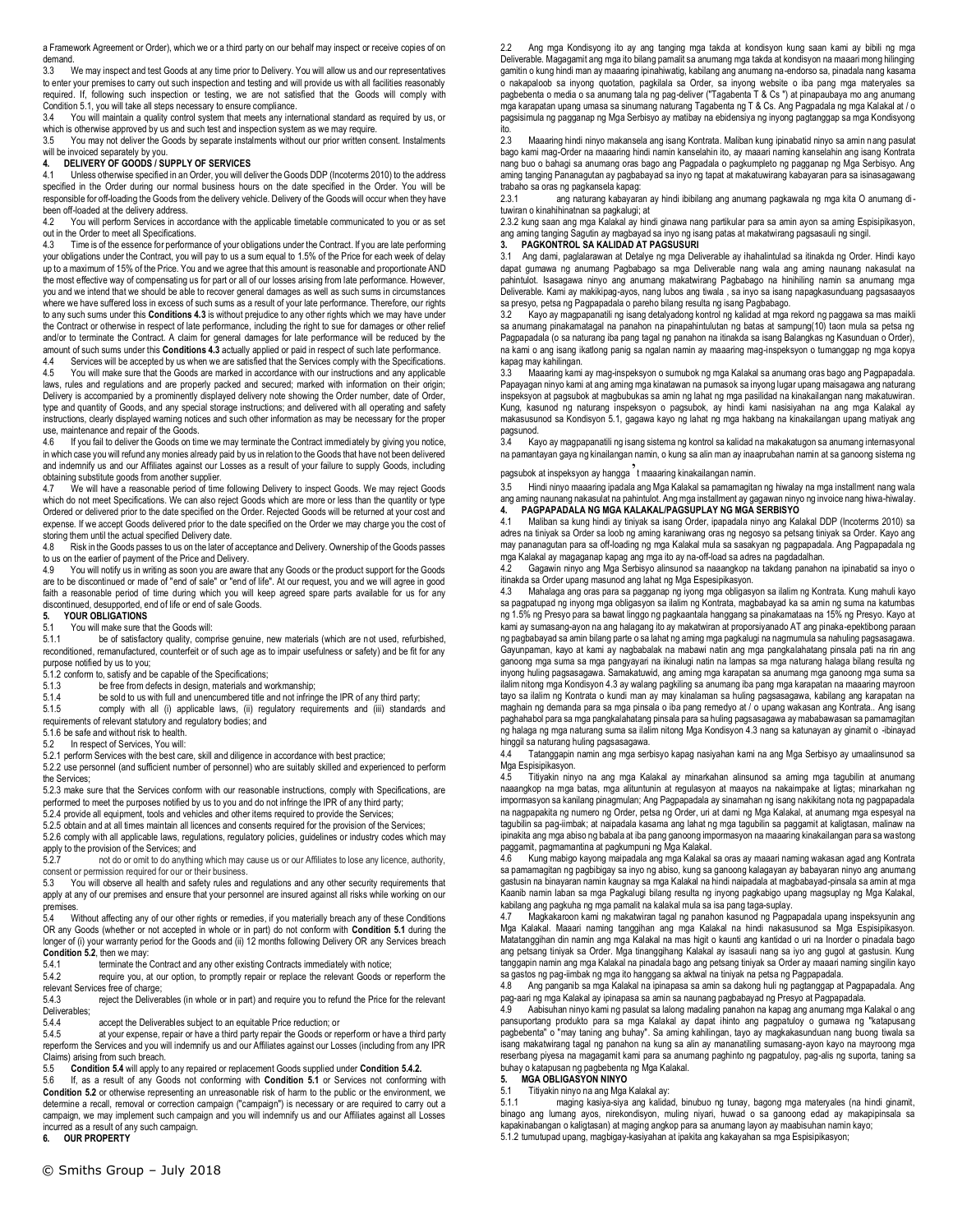6.1 All patterns, dies, moulds or other tooling or materials, supplied by us or prepared or obtained by you for us at our cost ("**Tooling**"), will be marked with our name or as otherwise specified by us and will be and remain our exclusive property returnable in good condition on demand.<br>6.2 You will insure against all risks any Tooling and also any of you

You will insure against all risks any Tooling and also any of your own tooling or property which may be kept on our premises for the purposes of providing Deliverables. You will keep all Tooling safe and in good condition while in your custody and/or under your control. All Tooling will be kept separately from your stock and other inventory.

6.3 We reserve the right to charge to you the cost of any Tooling if it is destroyed or damaged or rendered unfit for the purpose for which it was originally manufactured while under your control.<br>6.4. You will not dispose of any Tooling other than in accordance with our prior writ

6.4 You will not dispose of any Tooling other than in accordance with our prior written instructions. You will not, at any time, use Tooling, nor will you allow Tooling to be used by anyone else for any purpose other than the supply of the Deliverables unless we have previously provided our consent in writing.

6.5 We will have the right to enter your premises and remove Tooling at any time without being liable for trespass or for damages of any sort.

# **7. ASSIGNMENT OF IPR**<br>**7.1** This Condition 7 will

7.1 This **Condition 7** will apply if the Goods are to be made, modified or redesigned to our Specification. Any bespoke Specification or Work Product you create or have created for us will be treated as "Goods" for the purposes of this **Condition 7.**

7.2 We will own all present and future IPR (together with all economic and proprietary rights) in the Goods and our specification. Accordingly, you will not use our specification other than to manufacture the Goods for us. With full title guarantee, you:

7.2.1 assign to us all IPR in the Goods which subsist as at the date of the Contract:

7.2.2 assign to us (by way of present assignment of the future copyright) all future copyright in the Goods immediately upon its creation; and

7.2.3 agree to assign to us all other IPR in the Goods immediately upon its creation.

7.3 You will:

7.3.1 at your own cost, execute all such documents and do all such acts and things as we may request from time to time in order to secure our full right, title and interest in the IPR in the Goods; and

7.3.2 obtain the waiver of all moral rights (and any broadly equivalent rights) in the Goods.

7.4 The exception to **Condition 7.2** above is that any IPR in existing products, materials or data used to create Goods ("**Existing Materials**") will continue to belong to you (or your suppliers). You grant (and, where applicable, will ensure that your suppliers grant) to us, our Affiliates and our and their end customers a nonexclusive, perpetual, royaltyfree, irrevocable licence to use and to have used Existing Materials which form part of any Goods.<br>8. **PRICE AND** 

### **8. PRICE AND PAYMENT**

8.1 As long as you perform your obligations in accordance with the terms of the Contract, we will pay the Price to you in accordance with **Condition 8**.

The only sums of money we will pay in connection with the supply of the Deliverables are the Price which will be inclusive of all costs and expenses incurred by you including all packaging, insurance, carriage, duties and delivery costs.

8.3 Any sum payable under the Contract is exclusive of value added tax, sales tax and/or goods and services tax (and any other similar or equivalent taxes, duties, fees and levies imposed from time to time by any government or other authority) upon any supply made to us which will be payable in addition to that sum in the manner and at the rate prescribed by law from time to time but inclusive of all other taxes, fees and levies imposed from time to time by any government or other authority.<br>8.4 You may invoice us for the Price for the Goods following I

8.4 You may invoice us for the Price for the Goods following Delivery and for Services following completion<br>8.5 Other than as set out in Conditions 8.7 and 8.9, each invoice will be payable by us within 60 days 8.5 Other than as set out in **Conditions 8.7** and **8.9**, each invoice will be payable by us within 60 days following the date on which the invoice is received by us. You will send invoices to the address specified in the Order.<br>8.6

No payment made by us will constitute acceptance by us of any Deliverables or otherwise affect any rights or remedies which we may have against you including the right to recover any amount overpaid or wrongfully paid to you.

If any undisputed sum payable under the Contract is not paid when due you may charge us interest daily on that sum at 3% per year subject to any maximum or minimum rate of interest on overdue invoices specified by applicable law, from the due date until the date of payment (whether before or after judgment).

8.9 We may set-off, deduct or withhold any liability which you have to us against any liability which we have to you.

### **9. TERMINATION**

9.1 Without limiting any other right we may have to terminate a Contract, if you commit a material breach of these Conditions we may terminate the Contract and any other existing Contracts immediately with written notice. Any breach of **Conditions 11, 12** or **15.9** will be deemed to be a material breach.<br>9.2 Without limiting any other right we may have to terminate a Contract, we may te

Without limiting any other right we may have to terminate a Contract, we may terminate the Contract immediately by giving you written notice if you (a) have a receiver, administrator or liquidator (provisional or otherwise) appointed; (b) are subject to a notice of intention to appoint an administrator or any other resolution on insolvency; (c) pass a resolution for your winding-up; (d) have a winding up order made by a court in respect of you; (e) enter into any composition or arrangement with creditors; (f) cease to carry on business; (g) are the subject of anything similar or equivalent to that set out in (a) to (f) under any applicable laws; or (h) you are subject to any change of Control and you will notify us immediately upon the occurrence of any such event or circumstance<br>9.3 Follow

9.3 Following expiry or termination of the Contract:<br>9.3.1 any Conditions which expressly or implement

any Conditions which expressly or impliedly continue to have effect after expiry or termination of the Contract will continue in force; and<br>9.3.2 all other rights and obligat

all other rights and obligations will immediately stop but will not affect any of your or our rights, obligations, claims and liabilities which may exist prior to the date of expiry or termination; and

9.3.3 each party will immediately stop using the other party's Confidential Information and will as soon as reasonably possible, if requested to do so, return to the other party all of the other party 's Confidential Information (including all copies and extracts) in its possession or control or confirm its secure destruction; and

9.3.4 each party may keep any of the other party's Confidential Information which it has to keep to comply with any applicable law and **Condition 9.3.3** will not apply to such Confidential Information. **Condition 11** will continue to apply to retained Confidential Information.

9.4 If we terminate a Contract, we may require you to deliver to us any supplies, materials or drawings produced or acquired by you for the terminated part of the Contract and we will agree, in good faith, on the amount payable for the same.

# **10. LIABILITY AND INSURANCE**<br>10.1 You will indemnify us and our Affiliates

You will indemnify us and our Affiliates against all our and their Losses arising from your breach of or negligent performance of or your failure to perform or delay in performing any part of these Conditions. We may, at our discretion, control the defence of any claim in respect of which you are required to indemnify us under a Contract.

10.2 Subject to **Condition 10.3**, we will not have any Liability to you for any (i) loss of profit, goodwill or revenue; or (ii) any indirect, consequential or special loss.

10.3 Nothing in these Conditions or any Contract will operate to exclude or restrict one party s Liability (if

any) to the other (including for a person for whom it is vicariously liable):<br>10.3.1 for death or personal injury resulting from its negligence: for death or personal injury resulting from its negligence;

5.1.3 maging malaya sa mga depekto sa disenyo, materyales at pagkakagawa;

5.1.4 maibenta sa amin nang ganap at walang hadlang sa titulo at hindi lumalabag sa IPR ng anumang ikatlong panig;

sumunod sa lahat ng (i) pinaiiral na mga batas, (ii) mga pangangailangan sa regulasyon at (iii) mga pamantayan at mga pangangailangan ng may-kinalamang mga batas at regulasyon ng mga ahensiya; at

5.1.6 maging ligtas at walang panganib sa kalusugan.

5.2 Sa pagsasaalang-alang sa Mga Serbisyo, Kayo ay:

5.2.1 magse-Serbisyo nang may pinakamahusay na pangangalaga, kasanayan at kasipagan alinsunod sa pinakamahusay na praktis;

5.2.2 gagamit ng mga tauhan (at may sapat na bilang ng mga tauhan) na may angkop na kasanayan at karanasan upang maisagawa ang Mga Serbisyo;

5.2.3 maninigurado na ang mga Serbisyo ay sumasang-ayon sa aming mga makatwirang mga tagubilin, sumusunod sa Mga Espisipikasyon, ginagampanan upang matugunan ang mga layon na inabiso namin sa inyo at hindi maglalabag sa IPR ng anumang ikatlong panig;

5.2.4 magbibigay ng lahat na mga kagamitan, kasangkapan at behikulo at iba pang mga bagay na kinakailangan upang maipagkaloob ang Mga Serbisyo;

5.2.5 kukuha at palaging imamantena ang lahat ng mga lisensya at mga pahintulot na kinakailangan para sa probisyon ng Mga Serbisyo,

5.2.6 aalinsunod sa lahat ng mga pinaiiral na batas, regulasyon, mga patakaran sa regulasyon, mga gabay o mga kowd ng industriya na maaaring mag-aplay sa probisyon ng Mga Serbisyo; at

5.2.7 hindi gagawa o magtatanggal ng anumang bagay na maaaring magdulot sa amin o sa aming mga Kaanib na mawalan ng anumang lisensya, awtoridad, pahintulot o permiso na kinakailangan para sa aming o sa kanilang negosyo.

5.3 Kayo ay magpapatupad ng lahat ng mga tuntunin at regulasyon sa kalusugan at kaligtasan at anumang iba pang mga pangangailangan ng seguridad na ipinatutupad sa anuman sa ating mga lugar at titiyakin na ang ating mga tauhan ay nakaseguro laban sa lahat ng mga panganib habang nagtatrabaho sa ating mga lugar.

5.4 Nang hindi naaapektuhan ang alinman sa aming iba pang mga karapatan o mga remedyo, kung nilabag ninyo ang alinman sa mga Kondisyong ito O anumang mga Kalakal (natanggap man o hindi ang kabuuan o bahagi) na hindi sumusunod sa Kondisyon 5.1 sa loob ng mas mahabang panahon ng (i) ang inyong panahon ng garantiya para sa mga Kalakal at (ii) 12 buwan pagkatapos ng Paghahatid O anumang paglabag sa mga Serbisyo ng Kondisyon 5.2, pagkatapos ay maaari naming:

5.4.1 tapusin ang Kontrata at anumang iba pang umiiral na mga Kontrata kaagad ng may abiso;

kakailanganin ninyo, sa aming opsyon, na agad na ayusin o palitan ang mga kaugnay na Kalakal o isagawang muli ang mga may-katuturang mga Serbisyo nang walang bayad;

tanggihan ang Deliverables (sa kabuuan o bahagi) at hingin sa inyong ibalik ang Presyo para sa may-kaunayang Deliverables;<br>5.4.4 tanggapin ang

5.4.4 tanggapin ang Deliverables na napapailalim sa isang pantay na pagbabawas sa Presyo; o<br>5.4.5 sa inyong pastos kumpunibin o bayaan ang ikatlong partido na kumpunibin ang mga Ka

sa inyong gastos, kumpunihin o hayaan ang ikatlong partido na kumpunihin ang mga Kalakal o isagawang muli o ipasagawang muli sa ikatlong partido ang Mga Serbisyo at kayoay magbabayad-pinsala sa amin at sa aming mga Kaanib laban sa aming mga Pagkalugi (kabilang ang mula sa anumang mga IPR na Paghahabol) na nagmumula sa nasabing paglabag.

### 5.5 **Ang Kondisyon 5.4 ay magagamit sa anumang kinumpuni o pinalitan na mga Kalakal na ibinigay sa ilalim ng Kondisyon 5.4.2.**

5.6 IKung, bilang isang resulta ng anumang mga Kalakal na hindi umaayon sa Kondisyon 5.1 o mga Serbisyo na hindi tumutulad sa isang hindi makatwiran na panganib ng pinsala sa publiko o sa kapaligiran, natukoy namin ang isang pagpapabalik, pagtanggal o pagwawasto na kampanya ("kampanya") ay kinakailangan o kailangan upang isakatuparan ang isang kampanya, maaari naming ipatupad ang naturang kampanya at babayaran ninyo kami at ang amibg mga Kaanib laban sa mga Pagkalugi bilang resulta ng anumang naturang kampanya. **6. AMING aARIARIAN**

Ang lahat ng mga pattern, grabadong metal, mga molde o iba pang kasangkapan o mga materyales, na sinuplay namin o inihanda o nakuha ninyo para sa amin sa aming gastos ("Pangkasangkapan") ay mamarkahan ng aming pangalan o kung hindi ay tinitiyak namin at magiging at mananatiling aming eksklusibong ari-arian na maisasauli ng nasa mabuting kondisyon kapag kinailangan.<br>62 Kayo ay maniniguro kontra sa lahat ng mga pangar

Kayo ay maniniguro kontra sa lahat ng mga panganib ng anumang Pangkasangkapan at anuman din sa inyong sariling pangkasangkapan o ari-arian na maaaring itago sa aming mga lugar para sa mga layon ng pagkakaloob ng Mga Deliverable. Kayo ay magpapanitiling ligtas at sa mabuting kondisyon ang lahat ng Pangkasangkapan habang nasa inyong pang-iingat at / o sa ilalim ng inyong kontrol. Ang lahat ng Pangkasangkapan ay itatago nang hiwalay mula sa inyong stock at iba pang imbentaryo.

6.3 Kami ay may reserbadong karapatan upang singilin sa inyo ang halaga ng anumang Pangkasangkapan kung ito ay mawasak o masira o naging hindi karapat-dapat para sa layon na kung sa alin ito ay ginawa nang original habang nasa ilalim ng inyong kontrol.

6.4 Kayo ay huwag magtatapon ng anumang Pangkasangkapan maliban sa kung alinsunod sa aming naunang nakasulat na mga tagubilin. Kayo ay hindi, sa anumang oras, gagamit ng Pangkasangkapan, ni hindi ninyo papayagan na ang Pangkasangkapan ay gamitin ng sinumang iba pa para sa anumang layon maliban sa pagsuplay ng mga Deliverable maliban sa kung dati nang kami ay nagkaloob ng aming pahintulot nang pasulat.

6.5 Kami ay magkakaroon ng karapatang pumasok sa inyong mga lugar at alisin ang Pagkasangkapan sa anumang oras nang hindi mananagot para sa pagpasok o para sa mga pinsala ng anumang uri.

### **7. PAGTATAKDA NG IPR**

7.1 Itong Kondisyon 7 ay mag-aaplay kung ang Mga Kalakal ay dapat likhain, mabago nang bahagya o muling idisenyo sa aming Espisipikasyon. Ang anumang pasadyang Espisipikasyon o Gawang Produkto na iyong nilikha o nalikha para sa amin ay ituturing bilang "Mga Kalakal" para sa mga layon nitong Kondisyon 7.

7.2 Pagmamay-ari namin ang lahat ng kasalukuyan at hinaharap na IPR (kasama ang lahat ng pangekonomiya at pagmamay-aring mga karapatan) sa Mga Kalakal at sa aming pagtutukoy. Alinsunod dito, hindi ninyo gagamitin ang aming pagtutukoy maliban sa paggawa ng mga Kalakal para sa amin. Na may buong garantiya ng titulo, kayo ay:

7.2.1 italaga sa amin ang lahat ng IPR sa Mga Kalakal na nagpapatuloy sa petsa ng Kontrata;

7.2.2 italaga sa amin (sa pamamagitan ng kasalukuyang pagtatalaga ng copyright sa hinaharap) ang lahat ng copyright sa hinaharap sa mga Kaagad kaagad sa paglikha nito; at

7.2.3 sumang-ayon na italaga kaagad sa amin ang lahat ng iba pang IPR sa Mga Kalakal sa pagkalikha ng mga nito.

7.3 Kayo ay?

7.3.1 sa inyong sariling gastos, isagawa ang lahat ng naturang mga dokumento at gagawin ang lahat ng naturang mga kilos at mga bagay na maaari naming hilingin paminsan-minsan upang masigurado ang aming buong karapatan, titulo at interes sa IPR sa Mga Kalakal; at

7.3.2 makuha ang pagwawaksi ng lahat ng mga karapatang moral (at anumang malawak na katumbas na mga karapatan) sa Mga Kalakal.<br>74 Ang pagbubukod sa

Ang pagbubukod sa Kondisyon 7.2 sa itaas ay ang anumang IPR sa mga umiiral na produkto, materyales o datos na ginamit upang lumikha ng mga Kalakal ("Kasalukuyang mga Materyales ") ay patuloy na pag-aari ninyo (o sa iyong mga supplier). . Ibinibigay ninyo (at, kung saan naaangkop, ay titiyakin na ang inyong mga supplier grant), sa amin, sa aming mga Kaanib at ang aming at ang kanilang mga end customer ay isang walangeksklusibo, walang hangganan, royalty free, irrevocable na lisensya na gagamitin at upang magamit ang Kasalukuyang Mga Materyalrs na bumubuo ng bahagi ng anumang mga Kalakal.

### **8. PRESYO AT PAGBABAYAD**

8.1 Hangga't isasagawa ninyo ang inyong mga obligasyon alinsunod sa mga takda ng Kontrata, babayaran

8.7 We may withhold payment of any disputed sum until the dispute is settled.<br>8.8 If any undisputed sum payable under the Contract is not paid when due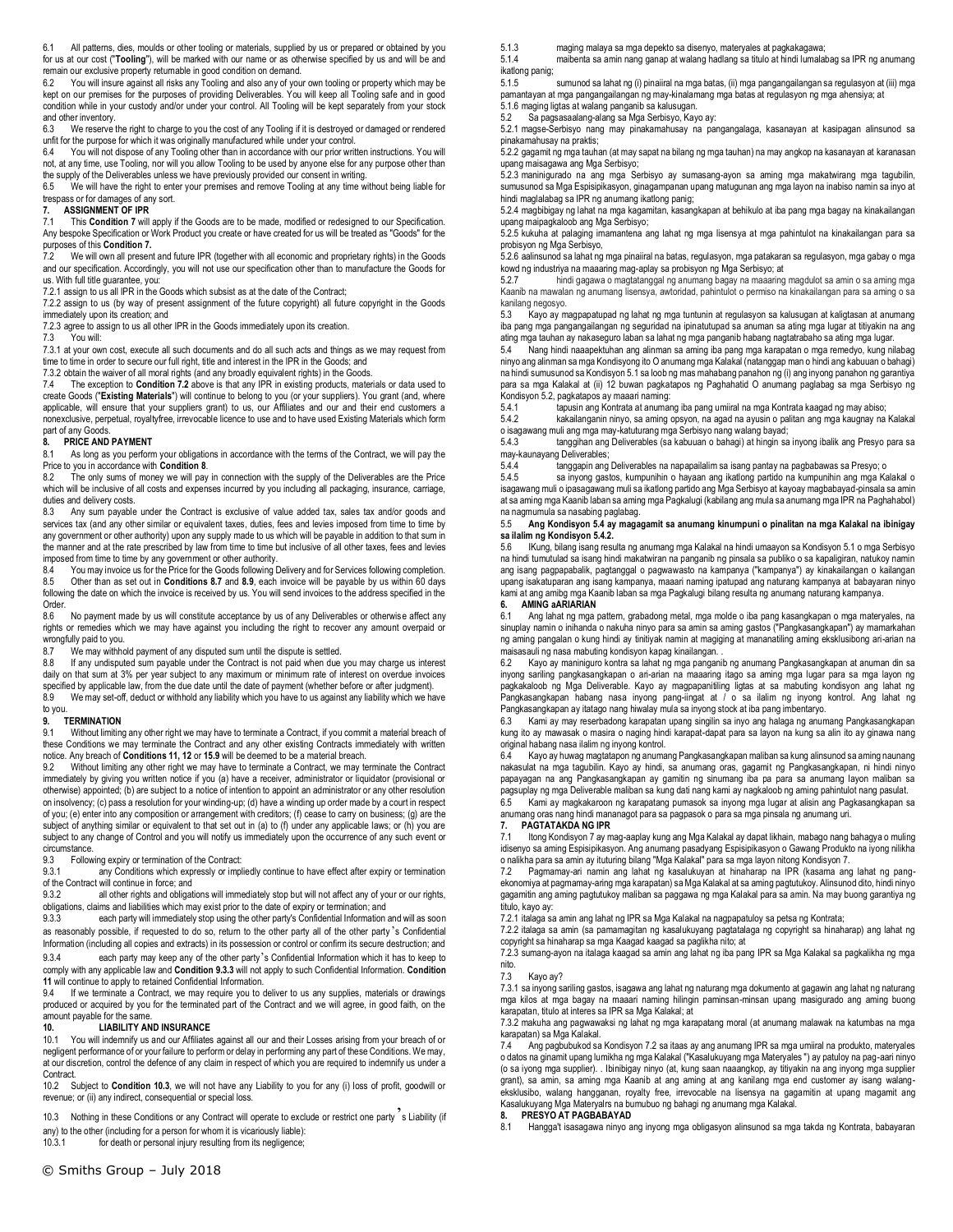### 10.3.2 for its fraud or fraudulent misrepresentation; or

10.3.3 for any matter for which it is not permitted by law to exclude or limit its liability.

10.4 The exclusions from and limitations of liability contained in these Conditions will apply after as well as before the date of expiry or termination of any Contract.

10.5 The exclusions from, and limitations of, liability set out in this **Condition 10** will be considered severally. The invalidity or unenforceability of any one sub-clause or clause will not affect the validity or enforceability of any other sub-clause or clause and will be considered severable from each other.

10.6 You will have satisfactory insurance cover with a reputable insurer to cover your obligations to us, including public liability insurance cover, cover for any potential liabilities arising from a Contract and any insurances required by law. You will provide evidence of your insurance coverage at our request.

## **11. CONFIDENTIALITY**

11.1 Except as set out in Condition 11.2, each party will:

11.1.1 only use the other party's Confidential Information for the purpose of performing its obligations and exercising its rights under the Contract;

11.1.2 keep the other party's Confidential Information secret, safe and secure; and

11.1.3 not disclose the other party's Confidential Information to any other person.

11.2 Each party may disclose the other party<sup>3</sup>s Confidential Information:<br>11.2.1 to the extent required by law, any court of competent jurisdictic

to the extent required by law, any court of competent jurisdiction or the rules of any government, public or regulatory body or any stock exchange; and<br>11.2.2 to its officers, directors, employees an

to its officers, directors, employees and professional advisers and, in our case, our Affiliates, agents and sub-contractors, who need the Confidential Information in order for that party to perform its obligations and exercise its rights under the Contract. A party disclosing the other party 's Confidential Information under **Condition 11.2.2** will make sure that each person to whom it discloses that Confidential Information is bound by obligations of confidentiality no less onerous than those set out in this **Condition 11**.

11.3 Each party acknowledges and agrees that damages alone would not be an adequate remedy for breach of **Condition 11** by that party. Accordingly, the other party will be entitled, without having to prove special damages, to injunctive relief, equitable relief and/or specific performance for any breach or threatened breach of **Condition 11** by the first party.

# **12. ETHICAL CONDUCT**<br>12.1 You will conduct your busine

12.1 You will conduct your business ethically and lawfully and in accordance with our Supplier Code of Business Ethics (http://www.smiths.com/responsibility-supplier-code-of-business-ethics.aspx) or an equivalent code of ethics.

12.2 You represent and warrant that you and your subcontractors and suppliers do not use or permit unacceptable labour practices, such as child or forced labour, or unsafe working conditions and comply with all

applicable labour and employment laws, regulations, standards and conventions, including the UN  $s$  Guiding

Principles on Business & Human Rights and the International Labor Organization s Conventions and any similar or equivalent laws applying in the jurisdiction in which we are registered.

12.3 You hereby acknowledge that you are aware of, and agree to comply with all applicable anti-bribery and anti-corruption laws, including but not limited to the Foreign Corrupt Practices Act (FCPA) (and related regulation and guidance) and any similar or equivalent laws applying in the jurisdiction in which we are registered.

12.4 You represent and warrant that you only supply minerals to us and our Affiliates from sources that do not (i) contribute to conflict; and/or (ii) benefit or finance armed groups in the Democratic Republic of Congo or any adjoining country. You have adopted, and require your suppliers of minerals to adopt, conflict mineral policies and management systems.

12.5 You will permit us, and any person nominated by us, to have such access to your premises, personnel. systems, books and records as we may require to verify your compliance with this **Condition 12**. We also reserve the right to inquire and investigate your conduct to satisfy ourself of your compliance with this **Condition 12** and to discontinue a business relationship with you if you or any of your officers, directors or employees is found to have breached any part of this **Condition 12.** 

### **13. NOTICE**

13.1 Notices and other communications provided for the purposes of a Contract will be in writing, and

delivered by courier or by hand to the relevant party's address as specified on the Order (or such other address which is notified to the other party in writing from time to time), in the case of a notice to us, marked for the attention of such person as we specify.

# **14. EXPORT / IMPORT / ECONOMIC SANCTIONS CONTROLS**

You agree to comply with all applicable export controls and import and economic sanctions laws and regulations, including those of your country of incorporation, from where the Goods will be supplied, where the Goods will be received and any other relevant jurisdiction. You will also obtain, as required, and comply with all applicable government authorizations and their provisos in supplying the Goods. Without limiting the foregoing, you will not transfer any export controlled item, data or services provided by us in relation to the Contract, to include transfer to any persons, including those persons employed by or associated with, or under contract to you or you lower-tier suppliers, without the authority of an applicable licence, exemption or exception.

You will provide to us all information necessary to support any regulatory or government authorization requirements we have regarding the Goods.

14.3 You will indemnify us and our Affiliates for all Losses arising out of any breach by you of this Clause 14. **15. GENERAL**

15.1 The Contract constitutes the entire agreement between the parties and supersedes any prior agreement or arrangement in respect of its subject matter and, subject to **Condition 10.3**, neither party has entered into the Contract in reliance upon, and it will have no remedy in respect of, any misrepresentation, representation or statement (whether made by the other party or any other person and whether made by the first party or any other person) which is not expressly set out in the Contract.<br>15.2 A party's delay in exercising, partial exercising or fail

A party's delay in exercising, partial exercising or failure to exercise a right or remedy under the Contract will not constitute a waiver of, or prevent or restrict future exercise of, that or any other right or remedy. A waiver of any right, remedy, breach or default will only be valid if it is in writing and signed by the party giving it.

15.3 If any term of the Contract is found by any court or body or authority of competent jurisdiction to be illegal, unlawful, void or unenforceable, such term will be deemed to be severed from the Contract and this will not affect the remainder of the Contract which will continue in full force and effect.

15.4 Except to the extent otherwise specified in these Conditions, variations to the Contract must be agreed in writing and signed by both parties.

15.5 No partnership, agency or joint venture between the parties will be created by the Contract.

15.6 Each party agrees that it is an independent contractor and is entering into the Contract as principal and

not as agent for or for the benefit of any other person.<br>15.7 Fach of our Affiliates will be entitled to enforce Each of our Affiliates will be entitled to enforce in their own capacity the terms of any Contract under

which that Affiliate receives a benefit. 15.8 Save as provided in **Condition 15.7**, the parties do not intend that any term of a Contract will be enforceable by any person who is not a party to it.

15.9 You may not assign, transfer, charge, hold on trust for any person or deal in any other manner with any of your rights under the Contract or sub-contract any of your obligations under the Contract. We may assign a Contract to our Affiliates.

namin ang Presyo sa inyo alinsunod sa Kondisyon 8..

8.2 Ang tanging mga halaga ng pera na babayaran namin kaugnay ng suplay ng Deliverables ay ang Presyo na kung saan ay kasama ang lahat ng mga gastos at gastusing natamo ninyo kasama ang lahat ng pagsasapakete, seguro, carriage, tungkulin at mga gastos sa paghahatid.

8.3 Ang anumang halagang babayaran sa ilalim ng Kontrata ay eksklusibo sa halaga na idinagdag na value added tax, buwis sa pagbebenta at/o mga buwis sa mga kalakal at mga serbisyo (at anumang iba pang katulad o katumbas na mga buwis, tungkulin, bayad at mga bayarin na ipinapataw paminsan-minsan ng anumang gobyerno o iba pang awtoridad) sa anumang ang suplay na ginawa sa amin na babayaran bilang dagdag sa halagang iyon sa paraang at sa rate na inireseta ng batas sa pana-panahon ngunit kasama ang lahat ng iba pang mga buwis, bayad at levies na ipinapataw paminsan-minsan ng anumang pamahalaan o iba pang awtoridad.

8.4 Maaari kayong mag-invoice sa amin para sa Presyo ng mga Kalakal pagkatapos ng Paghahatid at para sa mga Serbisyo pagkatapos ng pagkumpleto.

Bukod sa naitakda sa mga Kondisyon 8.7 at 8.9, ang bawat invoice ay maaaring bayaran namin sa loob ng 60 araw pagkatapos ng petsa kung saan natanggap namin ang invoice. Magpapadala kayo ng mga invoice sa adres na tinukoy sa Order.

8.6 Walang pagbabayad na ginawa namin ang bumubuo bilang pagtanggap namin ng anumang mga Deliverables o kung hindi man makakaapekto sa anumang mga karapatan o mga remedyo na maaaring mayroon kami laban sa inyo kabilang ang karapatang mabawi ang anumang halagang sobra sa bayad o maling pagbabayad sa inyo.

8.7 Maaari naming ipagpaliban ang pagbabayad ng anumang pinagtatalunang halaga hanggang maisaayos ang pagtatalo.

8.8 Kung ang anumang hindi mapag-aalinlanganan na halaga na maaaring bayaran sa ilalim ng Kontrata ay hindi binayaran kapag angkop na ay maaari ninyo kaming singili ng interes araw-araw sa halagang iyon sa 3% kada taon na napapailalim sa anumang pinakamataas o pinakamababang halaga ng interes sa mga overdue na mga invoice na tinukoy ng naaangkop na batas, mula sa takdang petsa hanggang sa petsa ng pagbabayad (bago o pagkatapos ng paghahatol).

8.9 Maaari naming set-off, ibawas o pigilan ang anumang pananagutan na mayroon kayo sa amin laban sa anumang pananagutan na mayroon kami sa inyo.

**9. PAGTATAPOS**

9.1 Nang hindi nililimitahan ang anumang ibang karapatan na mayroon kami na wakasan ang isang Kontrata, kung gumawa kayo ng isang materyal na paglabag sa mga Kondisyong ito ay maaari naming wakasan ang Kontrata at anumang iba pang mga umiiral na Kontrata agad sa nakasulat na abiso. Ang anumang paglabag sa mga Kondisyon 11, 12 o 15.9 ay itinuturing na isang materyal na paglabag.

9.2 Nang hindi binabawasan ang anumang ibang karapatan na maaari naming wakasan ang isang Kontrata, maaari naming tanggalin ang Kontrata nang mabilis sa pamamagitan ng pagbibigay sa inyo ng nakasulat na abiso kung kayo ay (a) mayroonkayong hinirang na isang receiver, administrator o liquidator (pansamantala o hindi ) na hinirang; (b) sasailalim sa isang abiso ng intensiyon na magtalaga ng isang administrator o anumang iba pang mga resolusyon sa insolvency; (c) magpasa ang isang resolusyon para sa inyong winding-up; (d) magkaroon ng isang winding-up na order na ginawa ng isang korte bilang paggalang sa inyo; (e) pumasok sa anumang komposisyon o pag-aayos sa mga nagpapautang; (f) tumigil sa pagpapatakbo ng negosyo; (g) ay ang paksa ng anumang bagay na katulad o katumbas nang itinakda sa (a) hanggang (f) sa ilalim ng anumang naaangkop na mga batas; o (h) nasa ilalim ka ng anumang pagbabago ng Kontrol at ipaalam ninyo sa amin kaagad ang pagkakaroon ng anumang isang kaganapan o pangyayari.

9.3 Kasunod ng pagkapaso o pagwawakas ng Kontrata:

9.3.1 ang anumang mga Kondisyon na hayagan o nagpapahiwatig na nagpapatuloy na magkaroon ng epekto pagkatapos ng pagkapaso o pagwawakas ng Kontrata ay patuloy na magkakabisa; at

ang lahat ng iba pang mga karapatan at mga obligasyon ay hihinto kaagad ngunit hindi makakaapekto sa alinman sa iyong o sa aming mga karapatan, obligasyon, mga paghahabol at mga pananagutan na maaaring umiiral bago ang petsa ng pagkapaso o pagwawakas; at

9.3.3 ang bawat partido ay agad na ititigil ang paggamit ng Kumpidensyal na Impormasyon ng iba pang partido sa lalong madaling panahon kung posible, kung hiniling na gawin ito, bumalik sa kabilang partido ang lahat ng Kumpidensyal na Impormasyon ng ibang partido (kabilang ang lahat ng mga kopya at mga extract) sa pagmamayari o kontrol o kumpirmahin ang ligtas na pagkawasak nito; at

ang bawat partido ay maaaring panatilihin ang alinman sa Kumpidensyal na Impormasyon na kailangang itago upang sundin nito ang anumang naaangkop na batas at Kondisyon 9.3. 3 ay hindi magagamit sa naturang Kumpidensyal na Impormasyon. **Ang Kondisyon 11** ay patuloy na magagamit sa pagpapanatili sa Kumpidensyal na Impormasyon.

9.4 Kung tinapos namin ang isang Kontrata, maaari naming hilingin sa inyo na dalhin sa amin ang anumang mga suplay, materyales o mga drowing na ginawa o nakuha ninyo para sa natapos na bahagi ng Kontrata at papayag kami, sa mabuting paniniwala, sa halagang maaaring bayaran para sa kapareho nito.

# **10. PANANAGUTAN AT SEGURO (INSURANCE)**

10.1 Babayaran ninyo kami at ang aming mga Kaanib laban sa lahat ng aming at kanilang mga Pagkalugi na nagmumula sa inyong paglabag o pagpapabaya sa pagganap o sa iyong kabiguang gawin o antalahin ang pagsasagawa ng anumang bahagi ng mga Kondisyong ito. Maaari namin, ayon sa aming pagpapasya, na kontrolin ang pagtatanggol sa anumang paghahabol kung saan kailangan ninyong bayaran kami sa ilalim ng isang Kontrata. 10.2 Sa ilalim ng Kondisyon 10.3, wala kaming anumang Pananagutan sa inyo para sa anumang (i) pagkawala ng kita, tapat na kalooban o kita; o (ii) anumang di-tuwiran, kinahihinatnan o espesyal na pagkalugi.

10.3 Wala sa mga Kondisyong ito o anumang Kontrata ang papaganahin upang ibukod o higpitan ang pananagutan ng isang partido (kung mayroon man) sa iba (kabilang ang para sa isang tao kung saan ito ay pananagutan sa pagkuha ng lugar ng iba):<br>10.3.1 para sa kamatayan o perso

10.3.1 para sa kamatayan o personal na pinsala na nagreresulta mula sa kapabayaan nito;

10.3.2 para sa pandaraya nito o mapanlinlang na maling paglalarawan; o

10.3.3 para sa anumang bagay na hindi pinahihintulutan ng batas na ibukod o limitahan ang pananagutan nito.

10.4 Ang mga pagbubukod mula sa at mga limitasyon ng pananagutan na nakapaloob sa Kundisyong ito ay magagamit pagkatapos pati na rin bago ang petsa ng pagkapaso o pagwawakas ng anumang Kontrata.<br>10.5 Ang mga pagbubukod mula sa, at mga limitasyon ng, ang pananagutan na itinakda sa Kondisy

Ang mga pagbubukod mula sa, at mga limitasyon ng, ang pananagutan na itinakda sa Kondisyon 10 na ito ay isasaalang-alang ng magkakahiwalay. Ang hindi wasto o hindi maipapatupad ng anumang isang pangalawang sugnay o sugnay ay hindi makakaapekto sa pagiging wasto o pagpapatupad ng anumang iba pang maga pangalawang o sugnay at itinuturing na maipaghihiway mula sa bawat isa.<br>10.6 Maqkakaroon kayo ng kasiya-siyang saklaw ng seguro (insurance) ng is

10.6 Magkakaroon kayo ng kasiya-siyang saklaw ng seguro (insurance) ng isang mapagkakatiwalang insurer upang masaklaw ang iyong mga obligasyon sa amin, kabilang ang saklaw ng pampublikong pananagutan ng seguro, saklaw para sa anumang mga potensyal na pananagutan na nagmumula sa isang Kontrata at anumang mga seguro na kinakailangan ng batas. Magbibigay kayo ng katibayan ng inyong saklaw ng seguro (insurance) ayon sa aming kahilingan.

# **11. KUMPIDENSYALIDAD**<br>11.1 Maliban sa itinakda sa

11.1 Maliban sa itinakda sa Kondisyon 11.2, ang bawat partido ay:

gagamitin lamang ang Kumpidensiyal na Impormasyon ng ibang partido para sa layunin ng pagsasagawa ng mga obligasyon nito at paggamit ng mga karapatan nito sa ilalim ng Kontrata;

11.1.2 Pagpapanatiling lihim, ligtas at walang panganib; ang Kumpidensyal na Impormasyon ng iba pang partido; at

11.1.3 hindi ibubunyag ang Kumpidensyal na Impormasyon ng iba pang partido sa sinumang ibang tao.<br>11.2 Maaaring isiwalat ng bawat partido ang Kumpidensyal na Impormasyon ng iba pang partido:

11.2 Maaaring isiwalat ng bawat partido ang Kumpidensyal na Impormasyon ng iba pang partido:

sa lawak na iniaatas ng batas, ang anumang korte na may kakayahang hurisdiksyon o mga